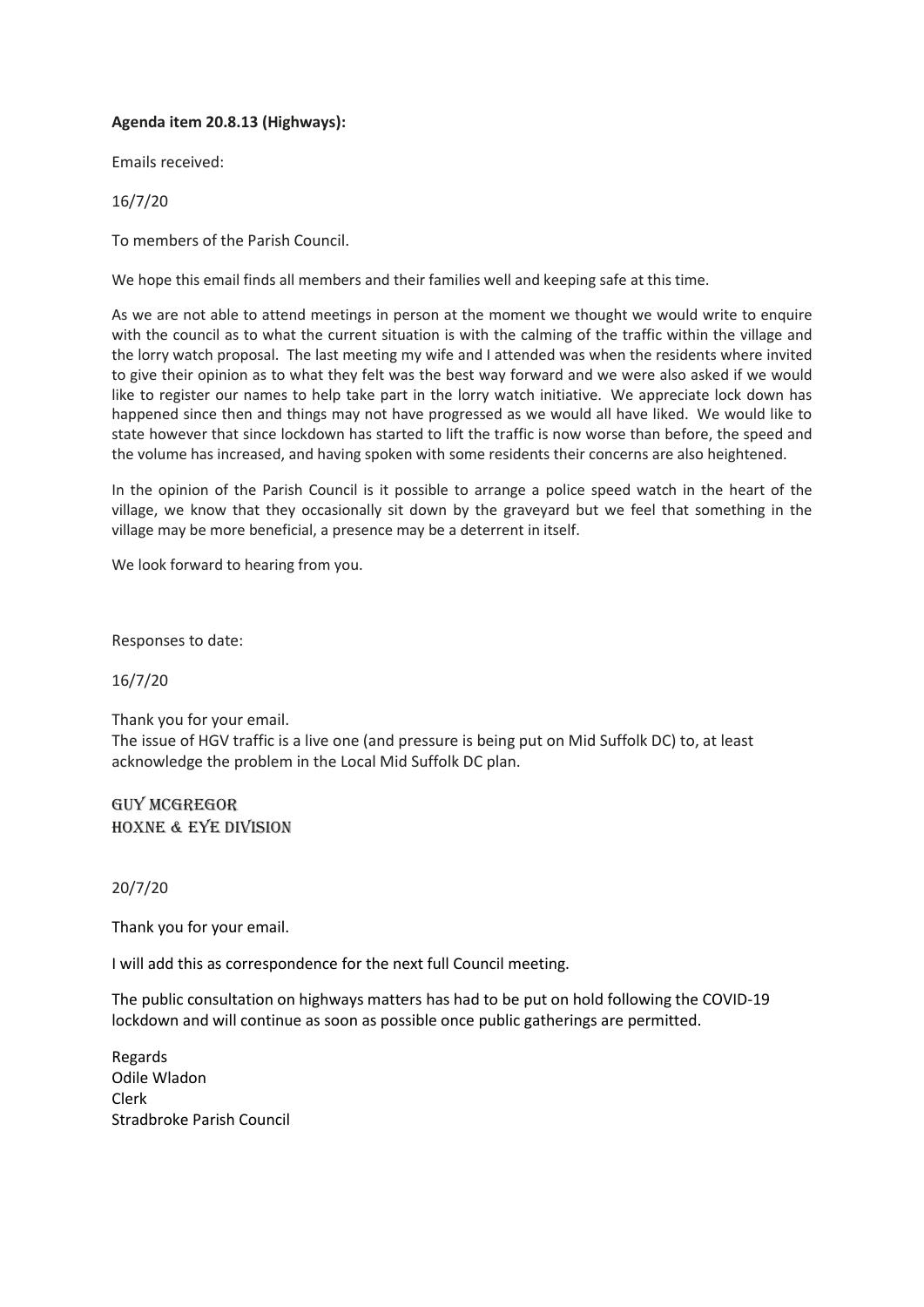## 24/7/20

Thank you for the reply to our email.

Unfortunately the situation of speeding traffic in Stradbroke is not on' hold due to COVID-19' and as previously stated, it has got progressively worse.

Living in Church Street we see, on a daily basis, people having to jump back onto our drive to avoid cars lorries and farm vehicles that are speeding through the centre of the village. In addition the volume of lorries that now drive through the village has also increased.

We don't want a serious accident to occur before preventative measures are put in place. Only the other day our postman commented on the speed of cars and vans passing our house at that moment, clearly well in excess of 30 mph! This happens as we said on a daily basis, in fact all day every day and evenings also.

We are looking to the Parish Council to instigate some type of preventative measure that will slow traffic down now. We personally attended a meeting with the Parish Council shortly after we moved in, in 2016 with the then Chairman, and in our opinion nothing has changed or been put in place since. There have been meetings discussions and suggestions but nothing has actually been put in place that we are aware of, apart from the three speeding signs at the different points of entry to the village, and whilst this may give us data it really doesn't seem to prevent speeding traffic.

We have seen letters written in the Parish Council magazine by other residents of Stradbroke raising their concerns with the council regarding the traffic. This is clearly an opinion held by many residents.

You have seen the comments from Councillor Guy McGregor about the HGV situation in reply to his email to us, basically, nothing is happening! While we wait for the cogs of Suffolk County Council to very slowly turn, we must put in place an interim initiative to protect the people of Stradbroke.

The latest farcical event related to this issue took place on Sunday. The Ivy House pub 'hosted' a meeting of car enthusiasts. The owners of mostly sports cars and other, mainly high powered vehicles, met at The Ivy House. When this finished most of these cars, and there were many, then came out of the pub car park, in procession, lined up along New Street, before revving engines and setting off at speed towards Eye! We personally witnessed this take place along with other residents. I draw your attention to the Stradbroke Village website and the comments that have been made relating to this.

We are asking, as in our previous emails, to which we have received no answer?

1) Can the Parish Council arrange for a Police speed check at various points in the village.

2) We volunteered to help take part in the Lorry watch within the village, is this going to be started soon?

3) If either of the above are not attainable what do the Parish Council suggest to help resolve the issue of the speeding traffic.

Please note we fully understand how things have become more difficult for meetings to be held, but in response to the clerks email something really needs to be done as soon as possible, this is not a new problem. We do not need to wait to have a public meeting, we have already had this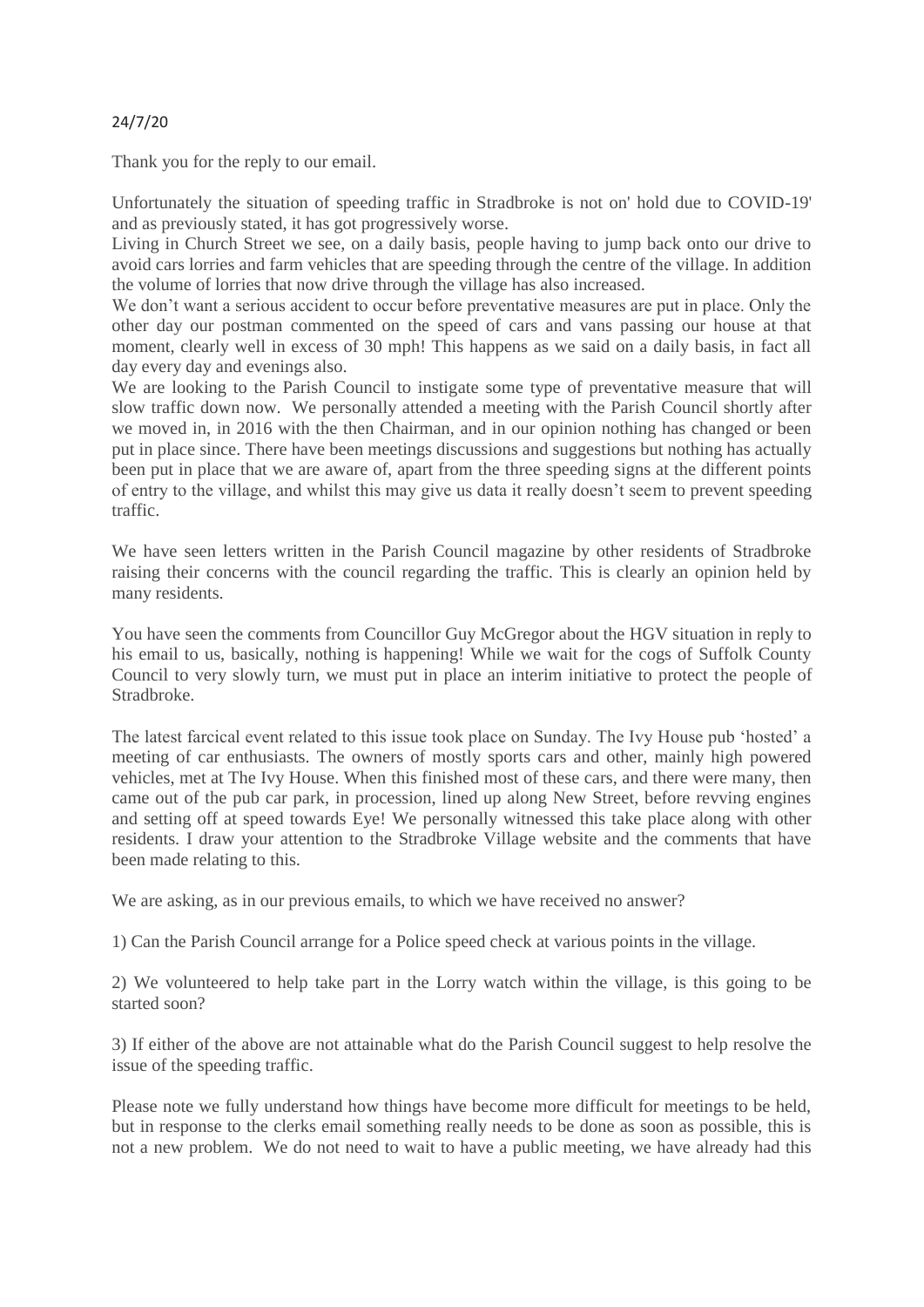more than once. Suffolk County Council has continued to work throughout the pandemic as have the Police, surely we can get some help from somewhere.

24/7/20 Thank you for your email. I hope it encourages debate at the Parish Council Meeting. I am willing to support (including financially) measures that protects the quality of Stradbroke. Best wishes

Guy McGregor Hoxne & Eye Division

## **Information regarding Lorry Watch and Lorry Routes:**

Lorrywatch Trading Standards Mailbox Wed 15/07/2020 17:56 To[: Stradbrokepc@outlook.com](mailto:Stradbrokepc@outlook.com) cc David Chenery

Hi Odile

Further to our discussions yesterday, Highways have checked and it doesn't appear that there are any weight restriction orders in your village. As mentioned we wouldn't be able to set up Lorry watch in this event. If you are interested in obtaining a weight restriction please contact Highways to discuss; [https://www.suffolk.gov.uk/roads-and-transport/lorry-management/.](https://www.suffolk.gov.uk/roads-and-transport/lorry-management/) If a restriction is obtained in the future we would be happy at this point to consider lorry watch.

Best regards

Claire Fisher Senior Trading Standards Officer

Suffolk Trading Standards Landmark House 4 Egerton Road Ipswich Suffolk IP1 5PF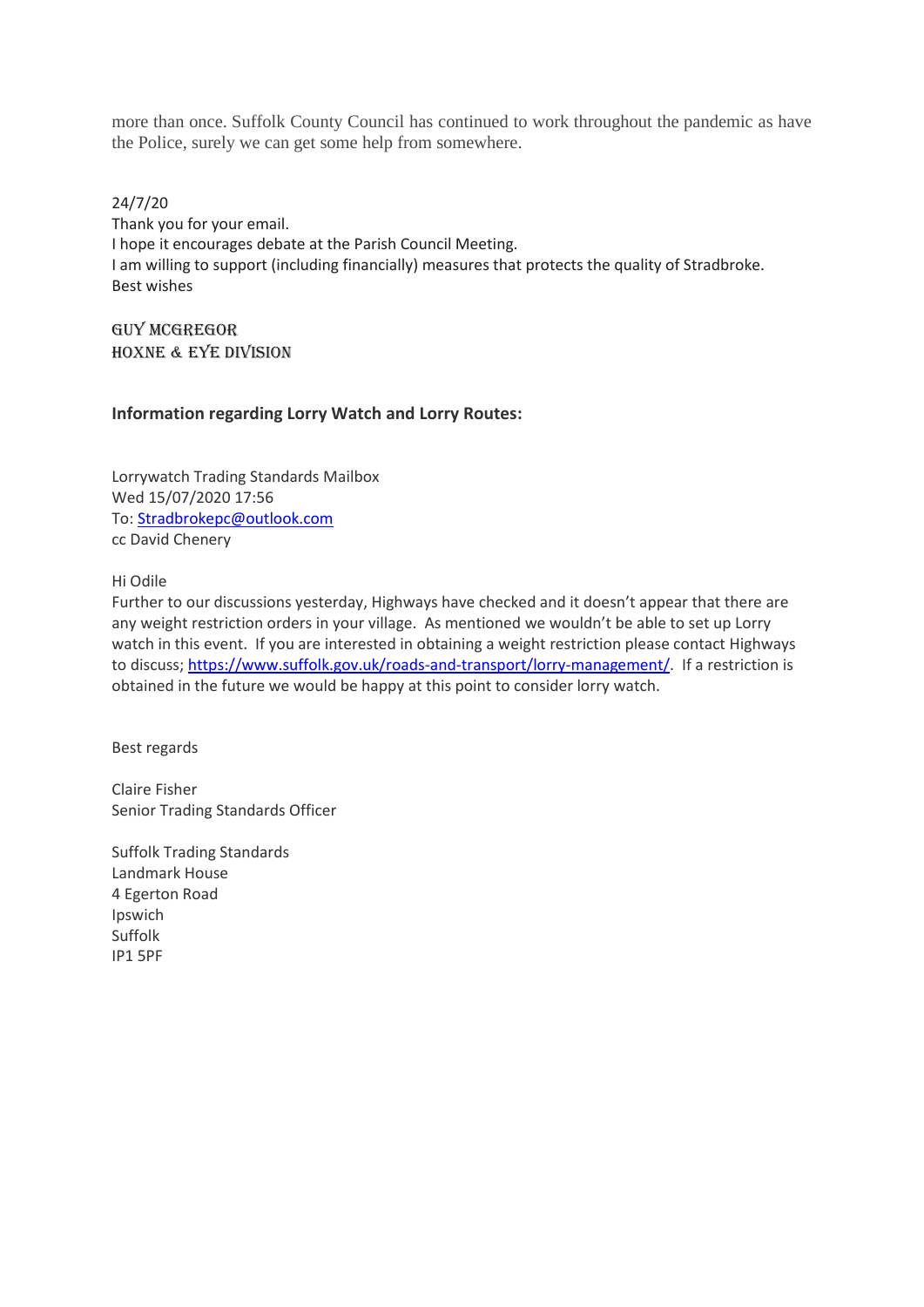Stradbroke Parish Council Sat 18/07/2020 13:06 To: lorry.routes@suffolk.gov.uk

For some considerable time, Stradbroke Parish Council has received a number of complaints regarding increased HGV traffic movements in Stradbroke on both Queen Street and New Street/Church Street.

Queen Street forms part of the B1118 and New Street/Church Street become Laxfield Road all of which are part of the B1117.

The Suffolk Lorry Route identifies the B1118 as a "distributor zone" to the junction with the B1117 when the route becomes a "local access" route, both along the B1117 and the B1118 (Wilby Road).

The information required is:

- 1. Can you please explain exactly what the terms "distributor zone" and "local access" mean?
- 2. Can you inform the council of the measures which either are currently in place, or can be put in place, to ensure that HGV traffic does not use the routes in Stradbroke for anything other than local access?

Thank you.

Regards Odile Wladon Clerk Stradbroke Parish Council Mobile: 07555 066147 website: <https://www.stradbrokepc.org/>

\_\_\_\_\_\_\_\_\_\_\_\_\_\_\_\_\_\_\_\_\_\_\_\_\_\_\_\_

Suffolk Lorry Route review Thu 23/07/2020 13:57 To: Stradbrokepc@outlook.com

Dear Odile

The lorry routes map was designed to inform drivers which roads are most suitable for their vehicles and to try to minimise use of roads which may not be entirely suitable unless accessing a specific location.

In response to your questions, the map has a small key which denotes that *distributor routes (in blue) – roads within a zone serving as a route directly to a location or as a route to local access routes (green) which are roads or parts of roads serving as access to a specific location.* In other words, the blue routes are the roads that should be used to access the final destination of the journey. The term 'distributor zone' refers to the local area of the journey, I was not involved in the development of the original map and so hopefully this makes sense.